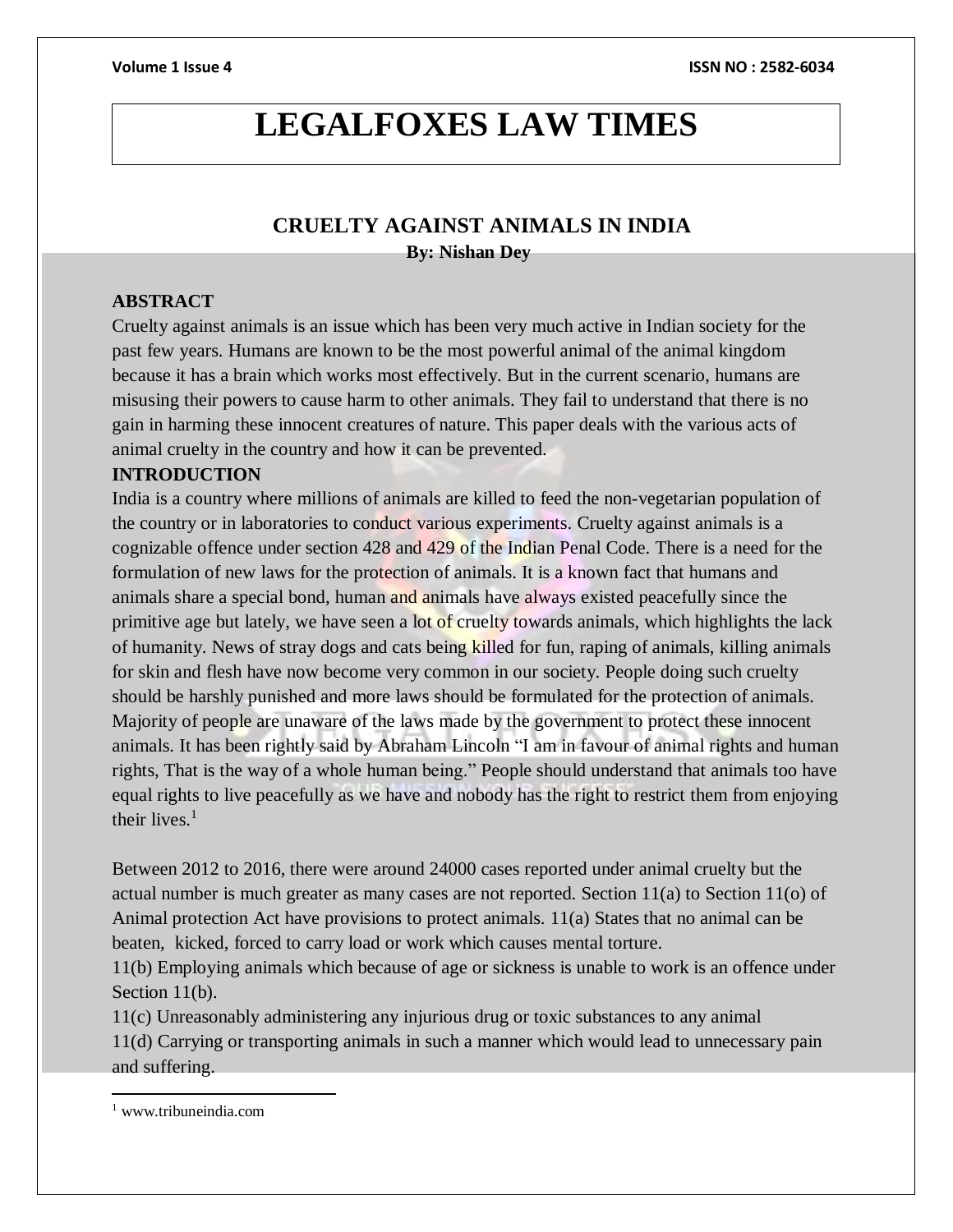#### **Volume 1 Issue 4 ISSN NO : 2582-6034**

11(e) Keeping and confining an animal in a cage which does not have enough height and width for the animal to continue it's moving freely.

11(f) Keeping an animal chained for an unreasonable period.

11(g) Being an owner of an animal if the person fails to exercise his/her duties towards the animal, it is an offence under section  $11(g)$ 

11(h) Owner should provide proper food, water and shelter to the animal and proper treatment when needed.

11(i) Owner cannot abandon the animal without any reasonable cause

11(j) Bringing animals with contagious infection in contact with other animals who are fit.

11(k) Selling of animals which are suffering from any disease or pain.

11(l) Killing of animals by poisoning or by injecting is an offence under this section.

11(m) Using animals for entertainment is an offence under this section.

11(n) Keeping animals for conducting fights and baiting is an offence under section 11(n)

11(o) Taking part in shooting or any such competition where captive animals are released to be killed or hunted.

Although these provisions are present to protect animal rights they are not very effective because the punishment for these offences is very minimal. The punishment for these offences is a fine of Rs.250 to Rs.500, which people can pay easily and getaway. Therefore people don't think twice before committing these offences.

# **CASES OF ANIMAL CRUELTY**

# **Body of A leopard with it's Head and Paws Cut off, found in Maharashtra**

This case was registered in Maharashtra. The carcass of a leopard was found on Wardha Mandwa road in Maharashtra, with its head and paws cut off. The picture of the dead creature was shared on social media from where people got to know about it. But unfortunately, no Justice has been done to the poor animal.

# **Leopard Electrocuted and Burnt in Telangana**

In Telangana, five people were arrested from Adilabad district for killing a leopard by electrocution and burning its carcass. When the police interrogated them they confessed that they had fixed electric wires for poaching of animals, in the fear of getting caught they tried to burn the dead body. A case was filed in Telangana High Court.

# **Private Security guards in Gurgaon attempted to burn a Street dog Alive.**

This act was reported in Gurgaon were five security guards of an upscale apartment in Gurgaon's sector 49 tried to bury a dog alive after beating it with batons and sticks. The incident was reported by residents who rescued the dog from the pit.

# **Chennai man drags dog on road, beats it up and throws it into the pond.**

Dogs are supposed to be man's best friend but some people think otherwise. This case was reported in Chennai where a man was seen dragging a heavily injured dog on a busy road and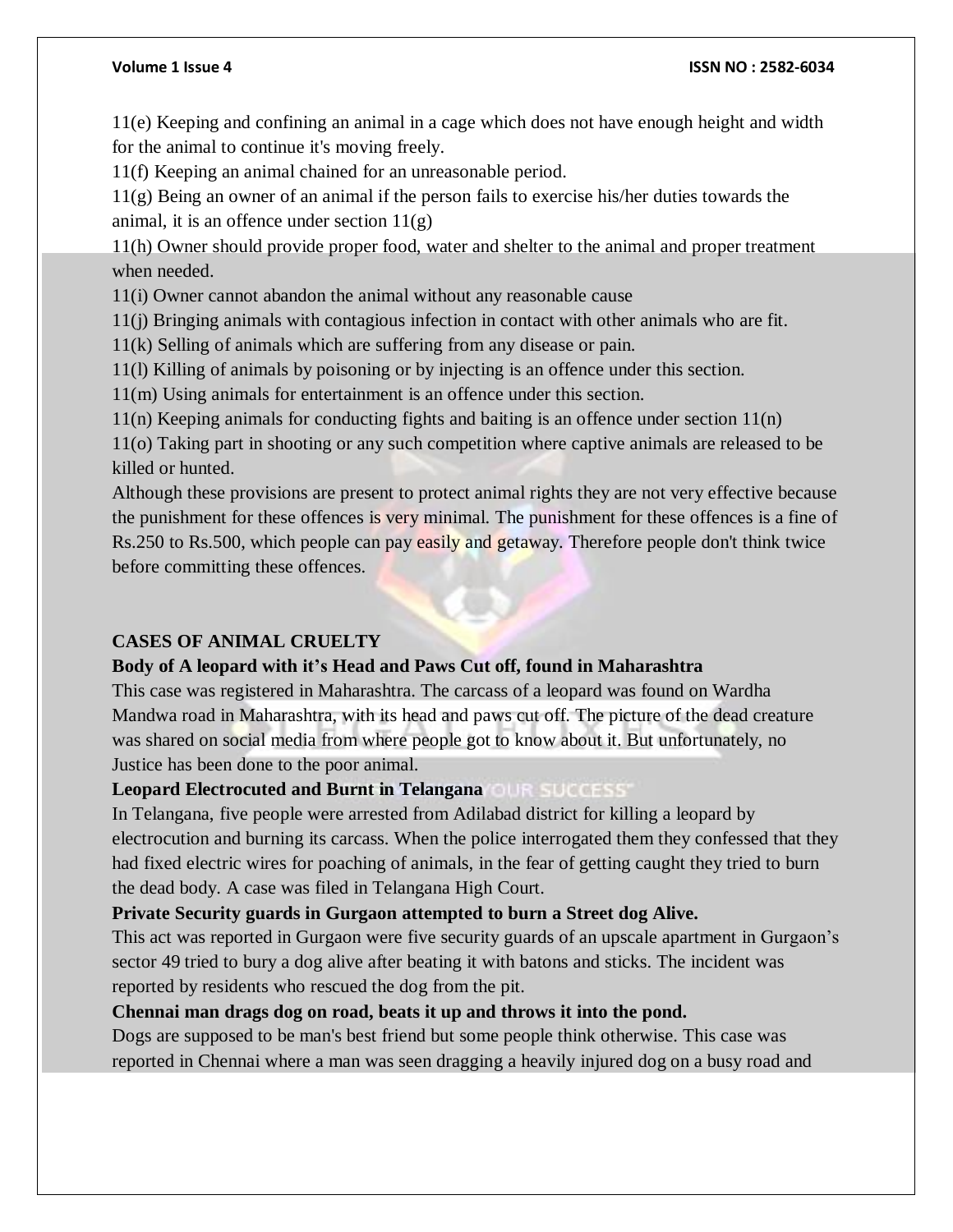was seen throwing it into a pond filled with sewage. The man was arrested by the Chennai police.

# **Three men in Agra Kidnapped neighbour's pet dog and takes turn to rape it.**

Three men were arrested in UP's Hathras area, as they had kidnapped their neighbour's dog and took turns to rape the poor creature. The poor creature was rescued in a very critical condition and was hospitalized for months. The people who were arrested got away just with the fine.

# **A Pregnant Goat was gang-raped by 8 men in Haryana**

According to reports on 29<sup>th</sup> July 2018, a Pregnant goat which was reported missing was found dead in an abandoned house by the owner. Later the owner discovered the people who stole his goat. When they were charged they admitted that they had raped the goat before killing it.

# **Several stray dogs poisoned in Nagpur**

Several carcasses of dead stray dogs were found on the roads of Mhada quarters in Kalama, Nagpur. After investigation of the dead bodies, it was found that the dogs were given poison with their food by the local meat sellers, as they thought that the dogs might steal meat from their shop.

These cases are a clear example of the devilish behaviour that humans exhibit towards innocent animals who cause no harm to humans. Strict punishments should be awarded to such people so that people are afraid of committing such heinous crimes.

The recent case that took place in India shook the entire nation and people think seriously about animal's safety.

# **Killing of a Pregnant Elephant by feeding pineapple stuffed with crackers**

On 27<sup>th</sup> May a pregnant elephant was found dead while standing in the middle of a river in Southern Kerala, after being injured for four days. A postman reported that the elephant fed upon a pineapple that was stuffed with firecrackers. The elephant was not able to bear the pain so it stood in the middle of the river to reduce its pain. Both the mother and the baby died out of extreme pain. The villagers when charged they said they had placed those pineapples to stop wild boars from destroying crops. This is a very inhuman act which has been reported recently.

#### OUR MISSION YOUR SUCCESS'

# **How to prevent this cruelty ?**

In this scenario of the country, there is an urgent need to implement effective laws for the protection of the animals. Due to animal cruelty, many animals have already become extinct. The first toward preventing animal cruelty should be educating the youth of the country to respect animals and show minimum kindness towards them. Food and shelter should be provided to the strays by the local people, government and no profit NGOs. Free animal health care facilities should be improved. Strict laws should be implemented for the protection of animals.

# **Animals are not safe in pet shelters**

Frequent raids should be conducted in pet shelters and adoption centre to ensure that proper care is being taken of the animals present. It should be ensured that these bodies are non-profit institutions. The government should provide aid to these shelters so that they can work more efficiently. They should find caring and loving homes for the animals present.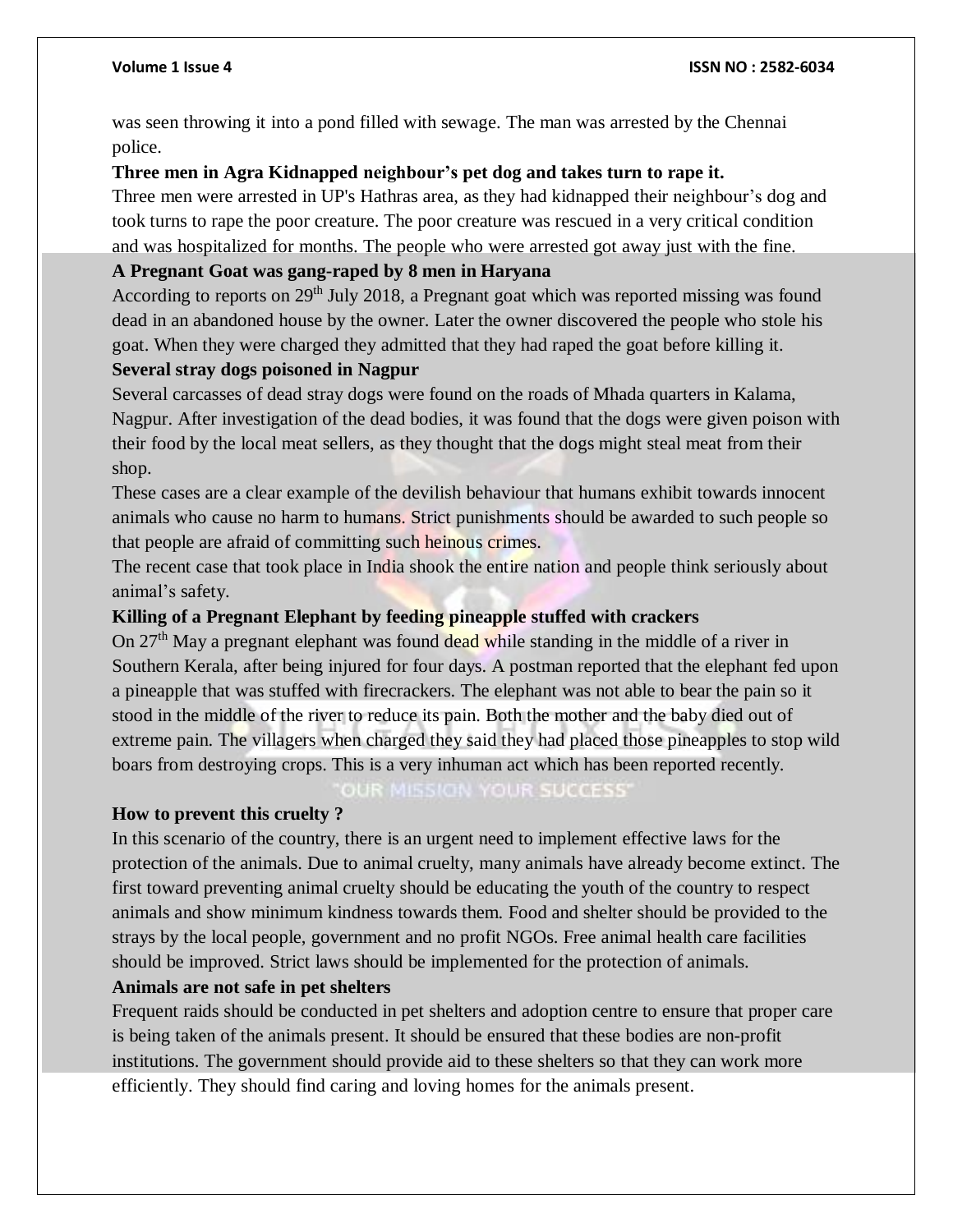#### **Adopt, don't Shop**

If a person is willing to keep a pet, then the person should adopt animals instead of buying. Because firstly they are animals and not commodities, secondly demand for purchase of animals leads to forceful breeding which is very painful for animals, thirdly and most importantly adoption provides a home to many abandoned animals who need a safe home.

#### **Do not differentiate between Pets and Strays**

One should never discriminate between pets and strays because they all belong from the same animal kingdom. The pets have already got enough care but the strays are much more helpless. The least people can do is provide food to the strays and give them shelter in bad climatic situations. Strays also deserve care and affection and they are of no harm moreover they act as security guards of the roads or lanes they stay in.

# **Call Government helpline number, If you see an animal in need**

If an animal is seen in a critical condition or need of help, everyone should be kind enough to contact nearby government healthcare for animals. The helpline number is easily available on the internet. The person can provide temporary shelter to the animal until the people from health care come and take it.

# **Animals for shows, festivals and sacrifices should be banned**

Usage of animals for entertainment, sacrifices and festivals should be banned. Previously circuses used animals for shows, which was an act of cruelty towards the poor animals. But now it had been banned but there are still places where animals like elephants and horses are used to glamorize festivals. Even in marriages horses are used for carrying the groom. This is a very pathetic act because the animals are not meant for doing such things.

Sacrificing animals for worshipping and religious rituals should be completely banned because it is something very inhuman and no God of any religion has asked for this sacrifice.

# **Experiment on Animals should be stopped**

Man has always taken animals for granted. They have been using animals for experiments which are for their benefit. This should be banned immediately because nobody has given the right to hamper the life of another animal. Their right to life should be respected.

#### **Avoid products made of animal skin, bones, teeth, nails etc**

Thousands of animals are killed every year just to fulfil the demand for goods which are made out of animal parts. Many animals are killed for their skin. People should understand that there is no glamour in using such goods which requires the killing of animals. If people don't demand such goods the killing of animals for their various parts will stop automatically.

#### **No animals attack without cause**

Animals we see around us are friendly in nature. They love staying around humans and have no intention of causing harm to humans. If a person is kind to animals, the animals will also show an equal amount of love to the person. Animals generally attack when they feel threatened and unsafe. So there is no need for unnecessary fear for animals.

**Awareness and Implementation Should go hand in hand**